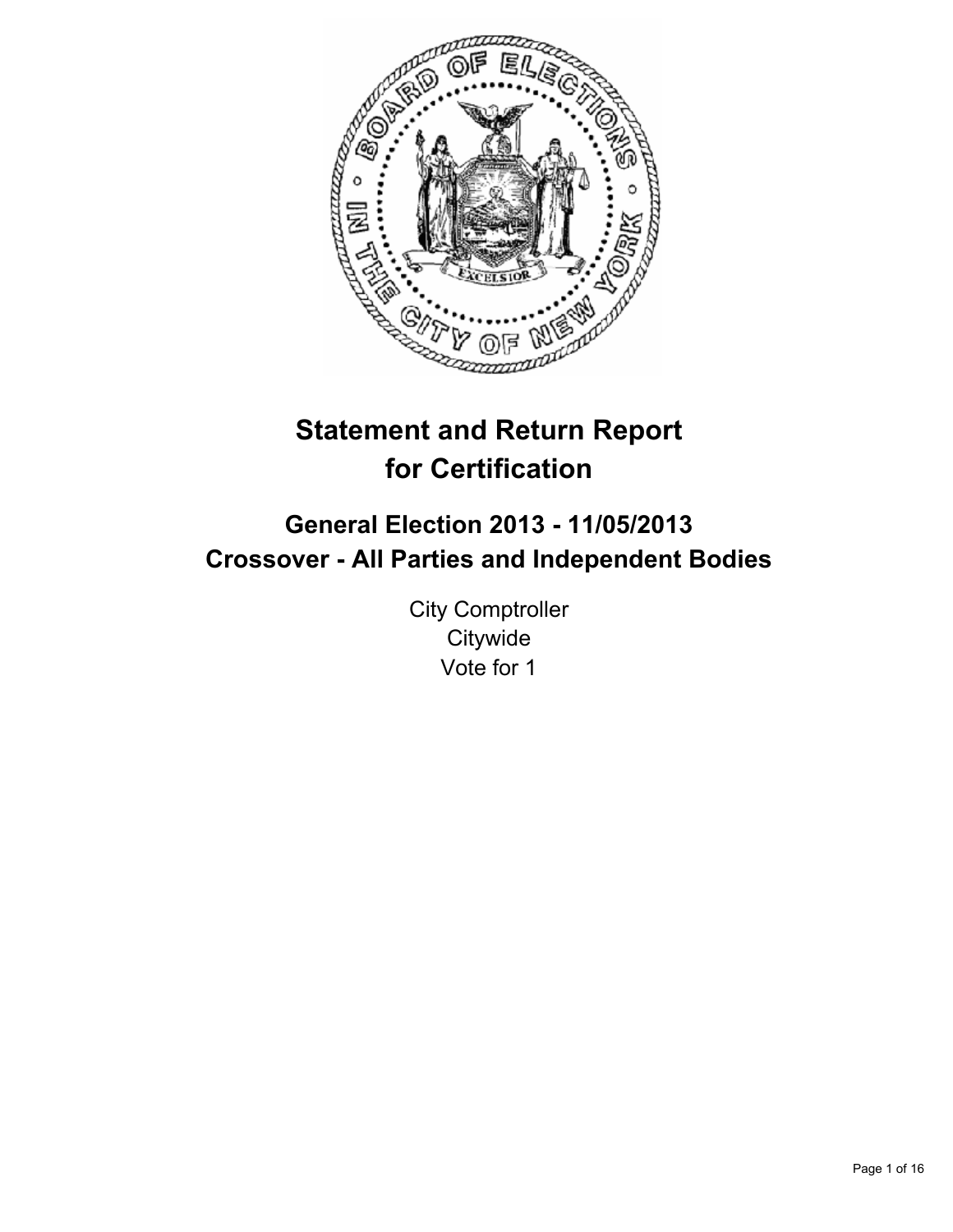

## **New York County**

| <b>PUBLIC COUNTER</b>                                    | 263,833 |
|----------------------------------------------------------|---------|
| <b>EMERGENCY</b>                                         | 495     |
| ABSENTEE/MILITARY                                        | 7,993   |
| <b>FEDERAL</b>                                           | 0       |
| <b>SPECIAL PRESIDENTIAL</b>                              | 0       |
| AFFIDAVIT                                                | 3,153   |
| <b>Total Ballots</b>                                     | 275,474 |
| Less - Inapplicable Federal/Special Presidential Ballots | 0       |
| <b>Total Applicable Ballots</b>                          | 275,474 |
| SCOTT M. STRINGER (DEMOCRATIC)                           | 200,035 |
| JOHN L. BURNETT (REPUBLICAN)                             | 33,598  |
| JOHN L. BURNETT (CONSERVATIVE)                           | 3,854   |
| SCOTT M. STRINGER (WORKING FAMILIES)                     | 14,693  |
| JULIA WILLEBRAND (GREEN)                                 | 6,078   |
| HESHAM EL-MELIGY (LIBERTARIAN)                           | 1,062   |
| JOHN W. STUDER (SOCIALIST WORKER)                        | 529     |
| JOHN L. BURNETT (SCHOOL CHOICE)                          | 265     |
| RICHARD BOZULICH (WAR VETERANS)                          | 172     |
| AARON BEENER (WRITE-IN)                                  | 1       |
| ANDRE JANET (WRITE-IN)                                   | 1       |
| BARRY M FIOHLINGER (WRITE-IN)                            | 1       |
| BEN ABESON (WRITE-IN)                                    | 1       |
| BRANDEN EIKNBOGER (WRITE-IN)                             | 1       |
| CAMELO ANTHONY (WRITE-IN)                                | 1       |
| CARMELO ANTHONY (WRITE-IN)                               | 1       |
| CHRISTOPHER REGAN (WRITE-IN)                             | 1       |
| COREY POWER (WRITE-IN)                                   | 1       |
| D PETRILLO (WRITE-IN)                                    | 1       |
| DANA HOLGORSEN (WRITE-IN)                                | 1       |
| DANIEL SQUADRON (WRITE-IN)                               | 2       |
| DAVID LISTIN (WRITE-IN)                                  | 1       |
| DAVID VASSKY (WRITE-IN)                                  | 1       |
| DEBORAH GLEICHER (WRITE-IN)                              | 1       |
| ELIOT SPITZER (WRITE-IN)                                 | 60      |
| ELIZA BETH WARREN (WRITE-IN)                             | 1       |
| ELMER SPRINGER (WRITE-IN)                                | 1       |
| EMILY VONDE KIEF (WRITE-IN)                              | 1       |
| HOOT PETERS (WRITE-IN)                                   | 1       |
| INVY ASHA (WRITE-IN)                                     | 1       |
| JAMES G. BROWN (WRITE-IN)                                | 1       |
| JAMES LEVIN (WRITE-IN)                                   | 1       |
| JEFF STRYKER (WRITE-IN)                                  | 1       |
| JIM LESCZYNKI (WRITE-IN)                                 | 1       |
| JOHN BURNETT (WRITE-IN)                                  | 1       |
| JOHN LIU (WRITE-IN)                                      | 3       |
| JOHN SPITZER (WRITE-IN)                                  | 1       |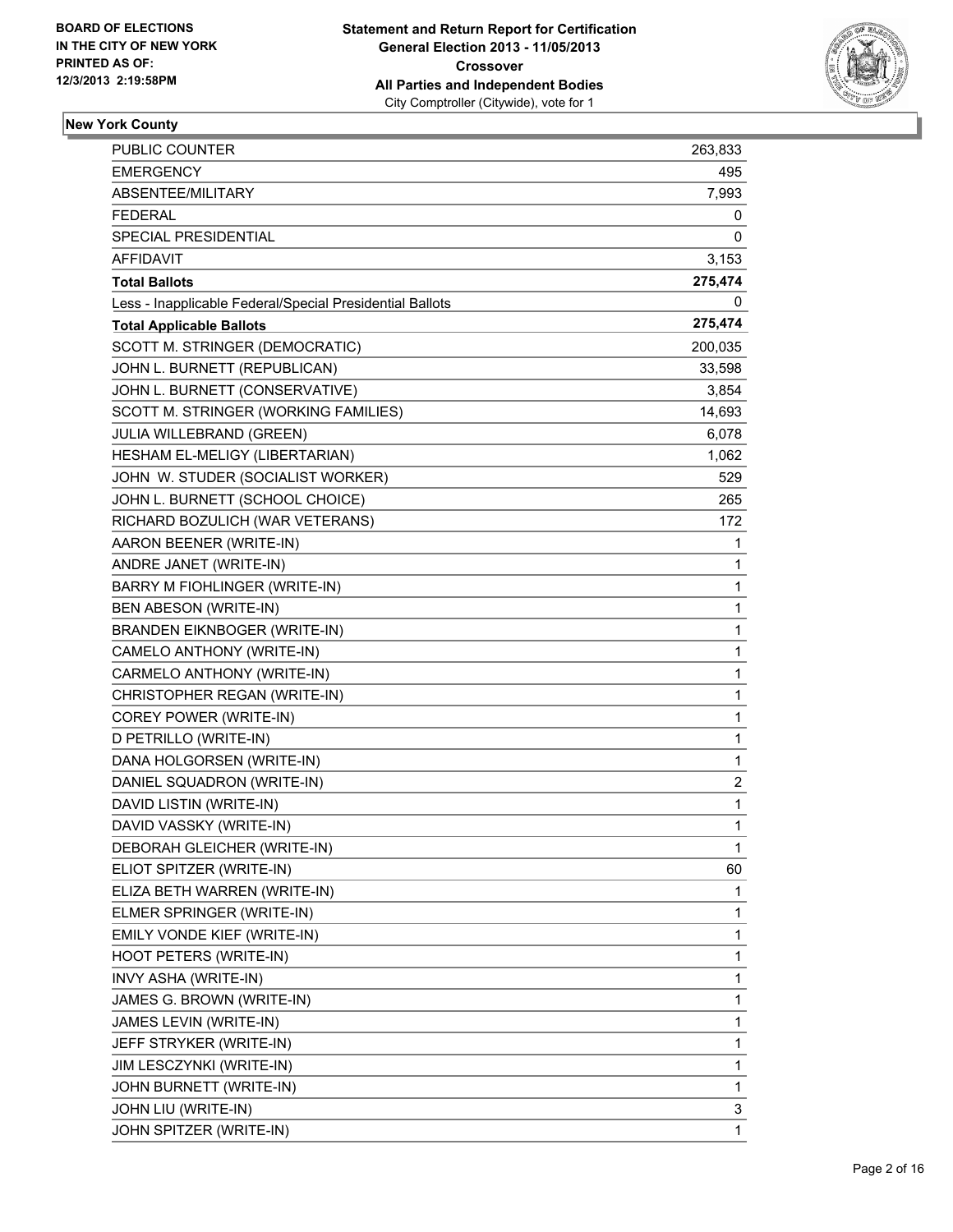

## **New York County**

| JOHN TEST (WRITE-IN)               | 3       |
|------------------------------------|---------|
| <b>JONAH USADI (WRITE-IN)</b>      | 1       |
| JOSH ROLLO (WRITE-IN)              | 1       |
| JULIO E. HUENTAS (WRITE-IN)        | 1       |
| KIM MAGAZITOLO (WRITE-IN)          | 1       |
| LASWAN ESTELLE (WRITE-IN)          | 1       |
| LEN GRESH (WRITE-IN)               | 1       |
| LENNARD MCNEIL (WRITE-IN)          | 1       |
| LEONARD PELTIER (WRITE-IN)         | 1       |
| LUIS TEJADA (WRITE-IN)             | 12      |
| MARK ABODEELY (WRITE-IN)           | 1       |
| MICHAEL HALPERT (WRITE-IN)         | 1       |
| MICHELE V. WILDER (WRITE-IN)       | 1       |
| <b>NED STARK (WRITE-IN)</b>        | 1       |
| NEER ASHERIE (WRITE-IN)            | 1       |
| <b>NELLIE BAILY (WRITE-IN)</b>     | 1       |
| NORMAN SIEGEL (WRITE-IN)           | 1       |
| RICHARD CHOW (WRITE-IN)            | 1       |
| RICHARD E. STONE (WRITE-IN)        | 1       |
| ROBERT F KENNEDY (WRITE-IN)        | 1       |
| RON R. MILLER (WRITE-IN)           | 1       |
| RUTH MARIE FORD (WRITE-IN)         | 1       |
| TAOY OUTLAW (WRITE-IN)             | 1       |
| TWANA ADAMS (WRITE-IN)             | 2       |
| UNATTRIBUTABLE WRITE-IN (WRITE-IN) | 53      |
| WILL NICHOLSON (WRITE-IN)          | 1       |
| <b>Total Votes</b>                 | 260,468 |
| Unrecorded                         | 15,006  |
|                                    |         |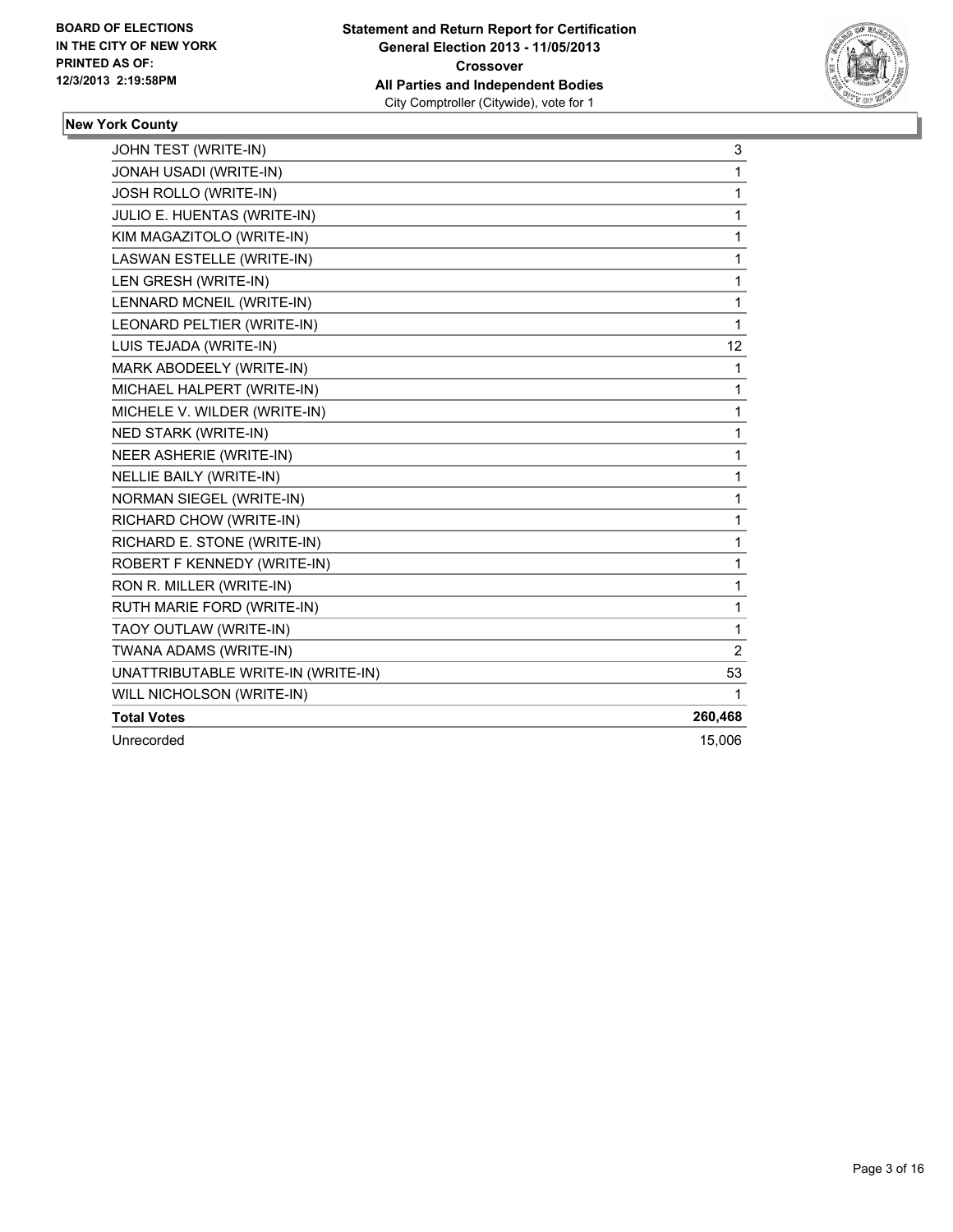

## **Bronx County**

| <b>PUBLIC COUNTER</b>                                    | 137,408                 |
|----------------------------------------------------------|-------------------------|
| <b>EMERGENCY</b>                                         | 450                     |
| ABSENTEE/MILITARY                                        | 3,319                   |
| <b>FEDERAL</b>                                           | 0                       |
| <b>SPECIAL PRESIDENTIAL</b>                              | 0                       |
| AFFIDAVIT                                                | 2,048                   |
| <b>Total Ballots</b>                                     | 143,225                 |
| Less - Inapplicable Federal/Special Presidential Ballots | 0                       |
| <b>Total Applicable Ballots</b>                          | 143,225                 |
| SCOTT M. STRINGER (DEMOCRATIC)                           | 114,082                 |
| JOHN L. BURNETT (REPUBLICAN)                             | 8,962                   |
| JOHN L. BURNETT (CONSERVATIVE)                           | 2,309                   |
| SCOTT M. STRINGER (WORKING FAMILIES)                     | 4,159                   |
| JULIA WILLEBRAND (GREEN)                                 | 1,873                   |
| HESHAM EL-MELIGY (LIBERTARIAN)                           | 337                     |
| JOHN W. STUDER (SOCIALIST WORKER)                        | 205                     |
| JOHN L. BURNETT (SCHOOL CHOICE)                          | 141                     |
| RICHARD BOZULICH (WAR VETERANS)                          | 199                     |
| AL GORE (WRITE-IN)                                       | 1                       |
| ANTHONY WEINER (WRITE-IN)                                | 1                       |
| <b>ASSATA SHAKUR (WRITE-IN)</b>                          | $\overline{\mathbf{c}}$ |
| BENITO ALGURIN (WRITE-IN)                                | $\mathbf{1}$            |
| D.L. WALTERS JR. (WRITE-IN)                              | 1                       |
| DARRYL A. WILLIAMS (WRITE-IN)                            | $\mathbf{1}$            |
| DIANE LIGHTBOURNE (WRITE-IN)                             | 1                       |
| ELIOT SPITZER (WRITE-IN)                                 | 9                       |
| ELIZABETH CORE (WRITE-IN)                                | $\mathbf{1}$            |
| IRA STOLNICK (WRITE-IN)                                  | 1                       |
| JEREMY LETTS (WRITE-IN)                                  | 1                       |
| JOHN FINN (WRITE-IN)                                     | $\mathbf{1}$            |
| JONATHAN SARANO (WRITE-IN)                               | 1                       |
| JOSE TORRES (WRITE-IN)                                   | $\mathbf{1}$            |
| LEANNA E. NANET (WRITE-IN)                               | 1                       |
| LEONARD PELTIER (WRITE-IN)                               | 1                       |
| PHILIP ALCABES (WRITE-IN)                                | $\mathbf{1}$            |
| UNATTRIBUTABLE WRITE-IN (WRITE-IN)                       | 33                      |
| VANESA LEE COLON (WRITE-IN)                              | 1                       |
| <b>Total Votes</b>                                       | 132,327                 |
| Unrecorded                                               | 10,898                  |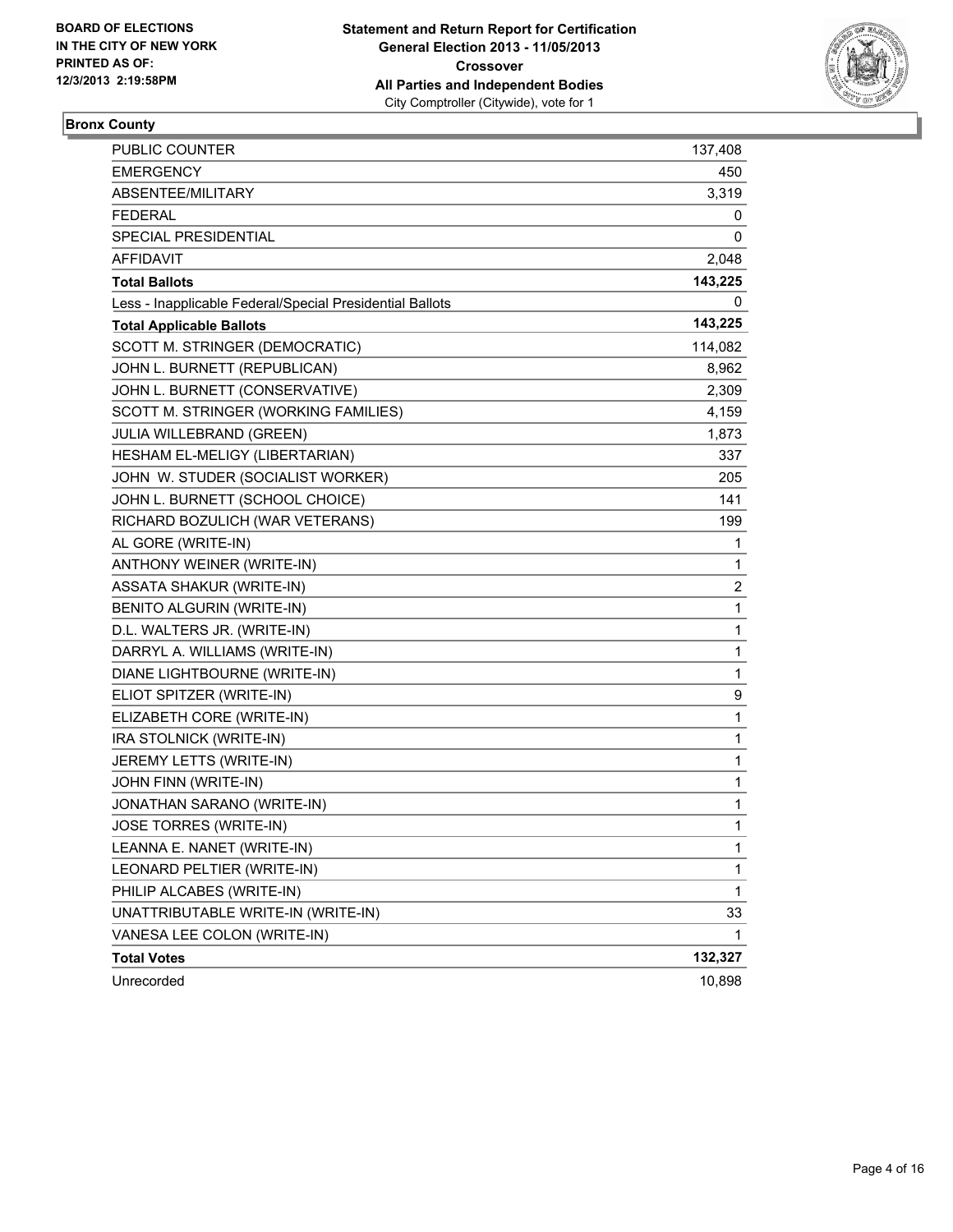

## **Kings County**

| <b>PUBLIC COUNTER</b>                                    | 332,720        |
|----------------------------------------------------------|----------------|
| <b>EMERGENCY</b>                                         | 1,353          |
| ABSENTEE/MILITARY                                        | 6,865          |
| <b>FEDERAL</b>                                           | 0              |
| SPECIAL PRESIDENTIAL                                     | 0              |
| AFFIDAVIT                                                | 4,660          |
| <b>Total Ballots</b>                                     | 345,598        |
| Less - Inapplicable Federal/Special Presidential Ballots | 0              |
| <b>Total Applicable Ballots</b>                          | 345,598        |
| SCOTT M. STRINGER (DEMOCRATIC)                           | 246,808        |
| JOHN L. BURNETT (REPUBLICAN)                             | 34,387         |
| JOHN L. BURNETT (CONSERVATIVE)                           | 7,915          |
| SCOTT M. STRINGER (WORKING FAMILIES)                     | 20,126         |
| JULIA WILLEBRAND (GREEN)                                 | 6,298          |
| HESHAM EL-MELIGY (LIBERTARIAN)                           | 1,838          |
| JOHN W. STUDER (SOCIALIST WORKER)                        | 705            |
| JOHN L. BURNETT (SCHOOL CHOICE)                          | 330            |
| RICHARD BOZULICH (WAR VETERANS)                          | 308            |
| AARON MARTIN (WRITE-IN)                                  | 1              |
| ALTER LIEBER (WRITE-IN)                                  | 1              |
| ANDREW BERMAN (WRITE-IN)                                 | 1              |
| ANDREW CUOMO (WRITE-IN)                                  | 1              |
| ANTHONY FISCHER (WRITE-IN)                               | 1              |
| AURAHAM ZEIDMAN (WRITE-IN)                               | 1              |
| <b>BARBARA TURK (WRITE-IN)</b>                           | 1              |
| BILL THOMPSON (WRITE-IN)                                 | 1              |
| BRIAN HALIN (WRITE-IN)                                   | 1              |
| CAL BOGUN (WRITE-IN)                                     | 1              |
| CARA B ALPERIA (WRITE-IN)                                | 1              |
| CHAD HAMITON (WRITE-IN)                                  | 1              |
| CHRIS WADE (WRITE-IN)                                    | 1              |
| DAN BONANNO (WRITE-IN)                                   | $\overline{2}$ |
| DAN LENMAN (WRITE-IN)                                    | 1              |
| DAN WILLIS (WRITE-IN)                                    | 1              |
| DANIEL ESCUADRON (WRITE-IN)                              | 1              |
| DANIEL O'DONOVAN (WRITE-IN)                              | 1              |
| DANIEL SQUADRON (WRITE-IN)                               | 1              |
| DARYL L JOHNSON (WRITE-IN)                               | 1              |
| DAVID G GREENFIELD (WRITE-IN)                            | 2              |
| DAVID YASSHY (WRITE-IN)                                  | 1              |
| DAVID YASSKY (WRITE-IN)                                  | 1              |
| DOMINIC RECCHIA (WRITE-IN)                               | 1              |
| ELIOT SPITZER (WRITE-IN)                                 | 36             |
| ELIOTT SPITZER (WRITE-IN)                                | $\mathbf{1}$   |
| EMILY BRADFORD (WRITE-IN)                                | 2              |
| ERIC L ADAMS (WRITE-IN)                                  | 1              |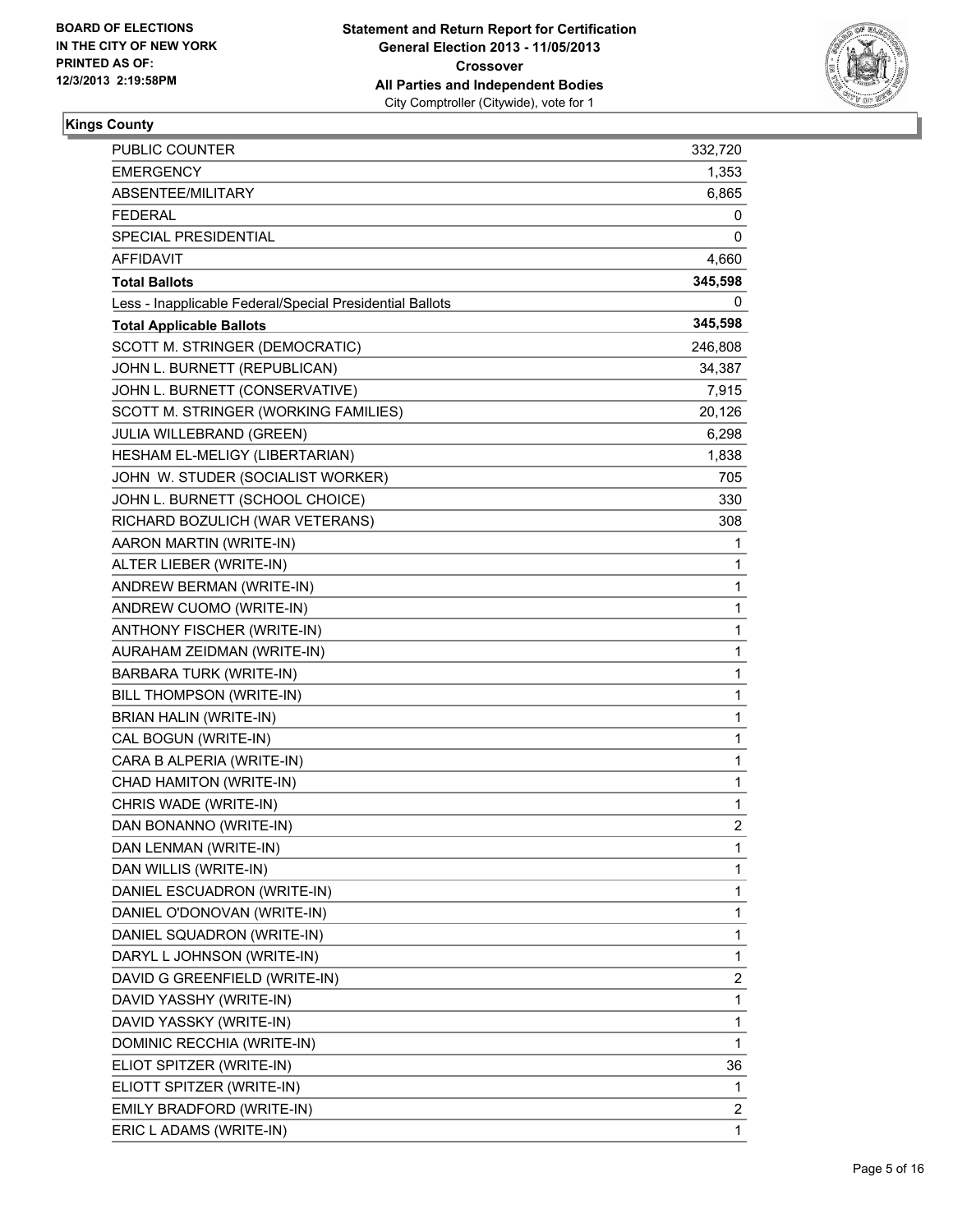

### **Kings County**

| <b>GERTH ALGER (WRITE-IN)</b>    | 1 |
|----------------------------------|---|
| HILLEL ELY (WRITE-IN)            | 1 |
| HOWARD PHILLIPS (WRITE-IN)       | 1 |
| JAVICK DIXION (WRITE-IN)         | 1 |
| JAY RAIBOURN (WRITE-IN)          | 1 |
| JDIN LIU (WRITE-IN)              | 1 |
| JEFF SMITH (WRITE-IN)            | 1 |
| JIMMY MCMILLAN (WRITE-IN)        | 1 |
| JOHM LIU (WRITE-IN)              | 1 |
| JOHN L BURHET (WRITE-IN)         | 1 |
| JOHN SMITH (WRITE-IN)            | 1 |
| KALMEN MASRI (WRITE-IN)          | 1 |
| KELVIN LI (WRITE-IN)             | 1 |
| KEN AWERNECK (WRITE-IN)          | 1 |
| <b>KEYODE PILGRIM (WRITE-IN)</b> | 1 |
| LESLIE GRUEN (WRITE-IN)          | 1 |
| LISA GRAY (WRITE-IN)             | 1 |
| LIZ LOW (WRITE-IN)               | 1 |
| LORETTA HOLMES (WRITE-IN)        | 2 |
| MARIA IRIECHETA (WRITE-IN)       | 1 |
| MERYL GLICKSON (WRITE-IN)        | 1 |
| MIDORI VALDIVIA (WRITE-IN)       | 1 |
| MOSHE MORIWITZ (WRITE-IN)        | 1 |
| MS ROSENBERG (WRITE-IN)          | 1 |
| NOACH DEAR (WRITE-IN)            | 1 |
| PAMELA BROADNAX (WRITE-IN)       | 1 |
| PAUL DAWN (WRITE-IN)             | 1 |
| PAUL POLIZZI (WRITE-IN)          | 1 |
| PETER WONG (WRITE-IN)            | 1 |
| PHILIP WACHS (WRITE-IN)          | 1 |
| RABBI IVERSKY (WRITE-IN)         | 1 |
| RADHA DAID (WRITE-IN)            | 1 |
| RAMAMEY GRAHAM (WRITE-IN)        | 1 |
| RICKY ZACHANAS (WRITE-IN)        | 1 |
| RIKKI KOHEN (WRITE-IN)           | 1 |
| ROSE ACKMAN (WRITE-IN)           | 1 |
| RYDER FLEMING JONES (WRITE-IN)   | 1 |
| SCOTT M. SORINGAL (WRITE-IN)     | 1 |
| SEAN CARTER (WRITE-IN)           | 1 |
| SEAN MULLIN (WRITE-IN)           | 1 |
| SIFER ASEPH (WRITE-IN)           | 1 |
| SOLOMON NORTHUP (WRITE-IN)       | 1 |
| STEPHEN RUIZ (WRITE-IN)          | 1 |
| SUSAN R TUCKER (WRITE-IN)        | 1 |
| TACT MEACOUSEY (WRITE-IN)        | 1 |
| TOGAH VALUES (WRITE-IN)          | 1 |
|                                  |   |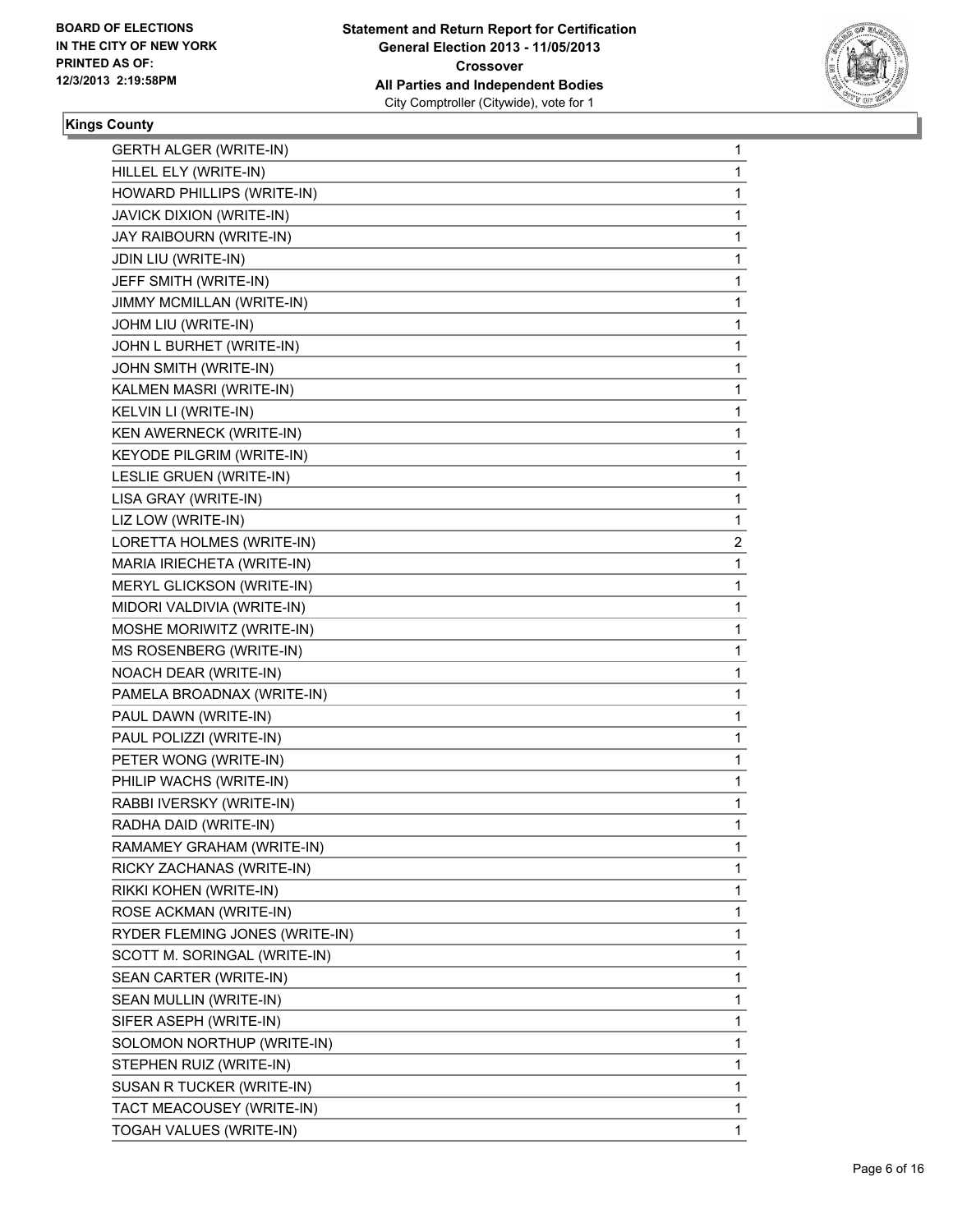

#### **Kings County**

| TOMAS HUNT (WRITE-IN)              |         |
|------------------------------------|---------|
| UNATTRIBUTABLE WRITE-IN (WRITE-IN) | 82      |
| WERMIN SUPIEME (WRITE-IN)          |         |
| YADIRA HADETT (WRITE-IN)           |         |
| YOSEF HAYON (WRITE-IN)             |         |
| YOSEF SENEROVITZ (WRITE-IN)        |         |
| <b>Total Votes</b>                 | 318,915 |
| Unrecorded                         | 26.683  |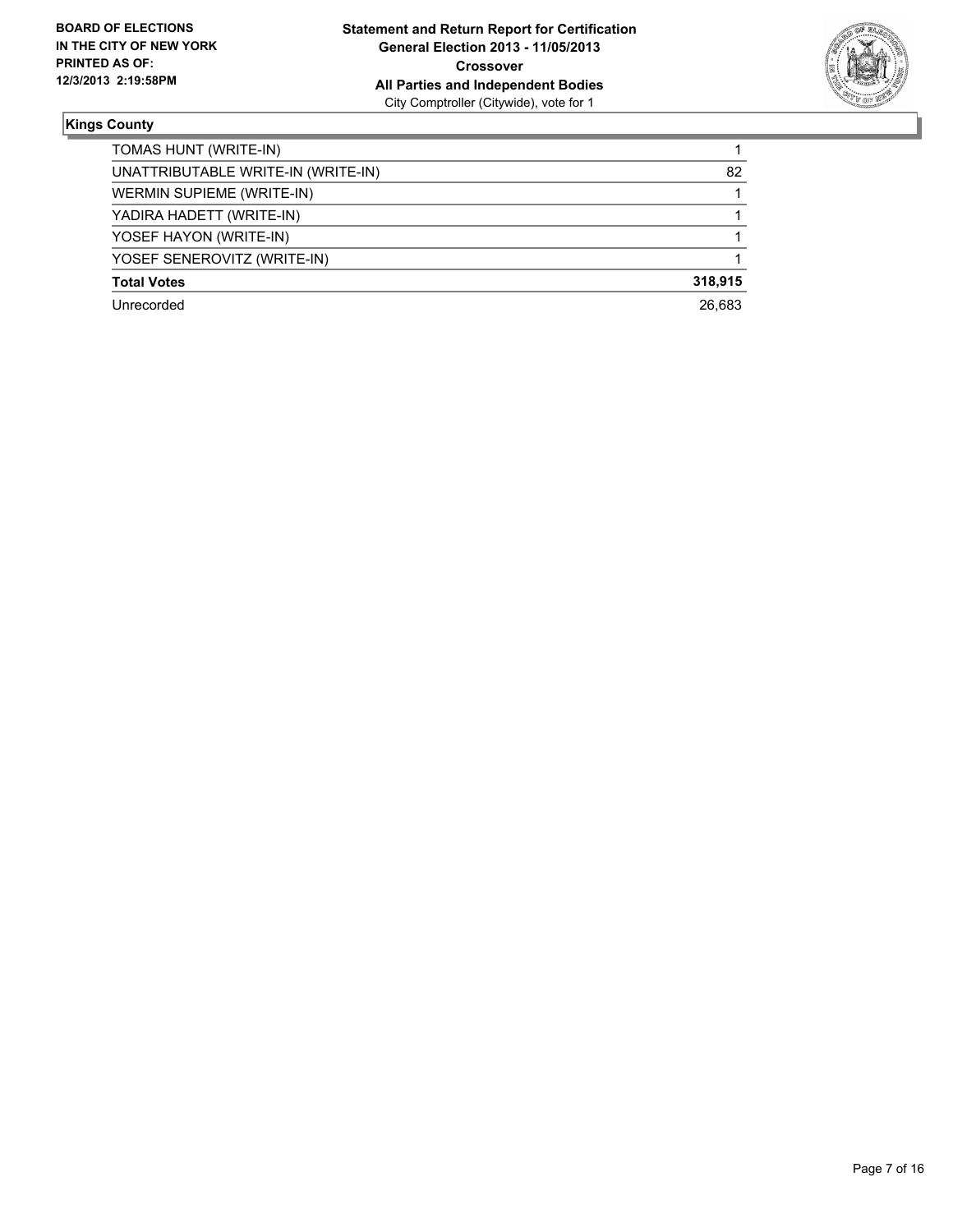

#### **Queens County**

| PUBLIC COUNTER                                           | 251,817      |
|----------------------------------------------------------|--------------|
| <b>EMERGENCY</b>                                         | 151          |
| ABSENTEE/MILITARY                                        | 7,776        |
| <b>FEDERAL</b>                                           | 0            |
| SPECIAL PRESIDENTIAL                                     | 0            |
| AFFIDAVIT                                                | 2,344        |
| <b>Total Ballots</b>                                     | 262,088      |
| Less - Inapplicable Federal/Special Presidential Ballots | 0            |
| <b>Total Applicable Ballots</b>                          | 262,088      |
| SCOTT M. STRINGER (DEMOCRATIC)                           | 180,197      |
| JOHN L. BURNETT (REPUBLICAN)                             | 39,707       |
| JOHN L. BURNETT (CONSERVATIVE)                           | 8,566        |
| SCOTT M. STRINGER (WORKING FAMILIES)                     | 9,094        |
| JULIA WILLEBRAND (GREEN)                                 | 5,137        |
| HESHAM EL-MELIGY (LIBERTARIAN)                           | 1,454        |
| JOHN W. STUDER (SOCIALIST WORKER)                        | 473          |
| JOHN L. BURNETT (SCHOOL CHOICE)                          | 345          |
| RICHARD BOZULICH (WAR VETERANS)                          | 376          |
| ALISSIA LILAKOS (WRITE-IN)                               | 1            |
| ALTON MADDOX (WRITE-IN)                                  | 1            |
| ANTHONY DAMATO (WRITE-IN)                                | 1            |
| ANTHONY PIGNATARO (WRITE-IN)                             | 1            |
| ANTHONY WIENER (WRITE-IN)                                | 1            |
| BERNARD COHEN (WRITE-IN)                                 | 1            |
| BERNARD MADOFF (WRITE-IN)                                | 1            |
| <b>BUSTER FELICIANO (WRITE-IN)</b>                       | 1            |
| CLETRS BROADIS (WRITE-IN)                                | 1            |
| COREY GUMBS (WRITE-IN)                                   | 1            |
| CURTIS SLIWA (WRITE-IN)                                  | 1            |
| DANEY VELEZ (WRITE-IN)                                   | 1            |
| DAVID GROSSMAN (WRITE-IN)                                | 1            |
| DIANA TURK (WRITE-IN)                                    | 1            |
| EDWARD SCORILLO (WRITE-IN)                               | 1            |
| ELIOT SPITZER (WRITE-IN)                                 | 22           |
| EPHRIM ZUCKER (WRITE-IN)                                 | 1            |
| ERIC SOUTHWOOD (WRITE-IN)                                | 1            |
| ERICK SALGADO (WRITE-IN)                                 | 4            |
| FAN CHEN-SMITH (WRITE-IN)                                | 1            |
| <b>GAVEN NOWAK (WRITE-IN)</b>                            | 1            |
| ISAAC PANSEE (WRITE-IN)                                  | 1            |
| JAMES CHONG (WRITE-IN)                                   | 1            |
| JANETTE SADIT KHAN (WRITE-IN)                            | 1            |
| JOANN ARIOLA (WRITE-IN)                                  | 1            |
| JOHN LIU (WRITE-IN)                                      | 1            |
| JOHN TEST (WRITE-IN)                                     | 3            |
| JOHN W. CRONIN (WRITE-IN)                                | $\mathbf{1}$ |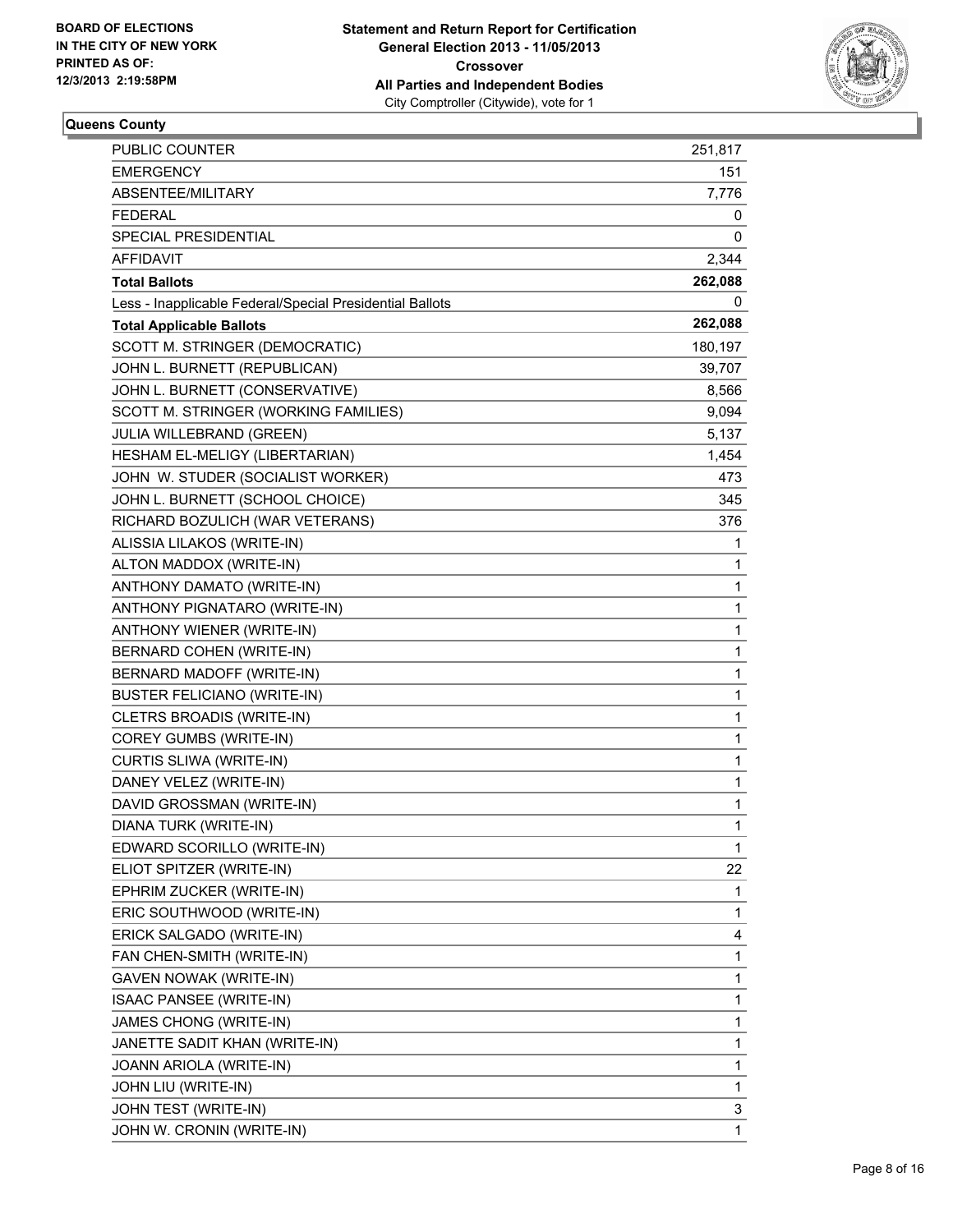

#### **Queens County**

| JORDAN JARECKI (WRITE-IN)          | 1       |
|------------------------------------|---------|
| JOSEPH A SURACI (WRITE-IN)         | 1       |
| KAISSA DOUMBLE MOULONGO (WRITE-IN) | 1       |
| LANCE EASTACHE (WRITE-IN)          | 1       |
| LEONA FERGUSON (WRITE-IN)          | 1       |
| LISA COOPERBERG (WRITE-IN)         | 1       |
| LU BETHOVER (WRITE-IN)             | 1       |
| MARGARET MARKEY (WRITE-IN)         | 1       |
| MARK J BIBILS (WRITE-IN)           | 1       |
| MICHAEL WALZER (WRITE-IN)          | 1       |
| <b>NEIL MALONE (WRITE-IN)</b>      | 1       |
| PAUL VALLONE (WRITE-IN)            | 1       |
| PETER VALLONE (WRITE-IN)           | 1       |
| PHIL MIONE (WRITE-IN)              | 1       |
| PHILIP MICHAEL MCGRORY (WRITE-IN)  | 1       |
| RALPH COFALO (WRITE-IN)            | 1       |
| RAYMOND DI LUGLIO (WRITE-IN)       | 1       |
| RICHARD ROSENHAMMER (WRITE-IN)     | 1       |
| ROBIN HELMS (WRITE-IN)             | 1       |
| SCARLETT SUMMA (WRITE-IN)          | 1       |
| SCOTT I. MISHALL (WRITE-IN)        | 1       |
| SYLIKI WAI (WRITE-IN)              | 1       |
| TOM CRUISE (WRITE-IN)              | 1       |
| TRAYON CHRISTIAN (WRITE-IN)        | 1       |
| UNATTRIBUTABLE WRITE-IN (WRITE-IN) | 49      |
| WALTER IWANCHIW (WRITE-IN)         | 1       |
| WILLIE L BARKER (WRITE-IN)         | 1       |
| ZEANNE WOOFINGTON (WRITE-IN)       | 1       |
| <b>Total Votes</b>                 | 245,479 |
| Unrecorded                         | 16,609  |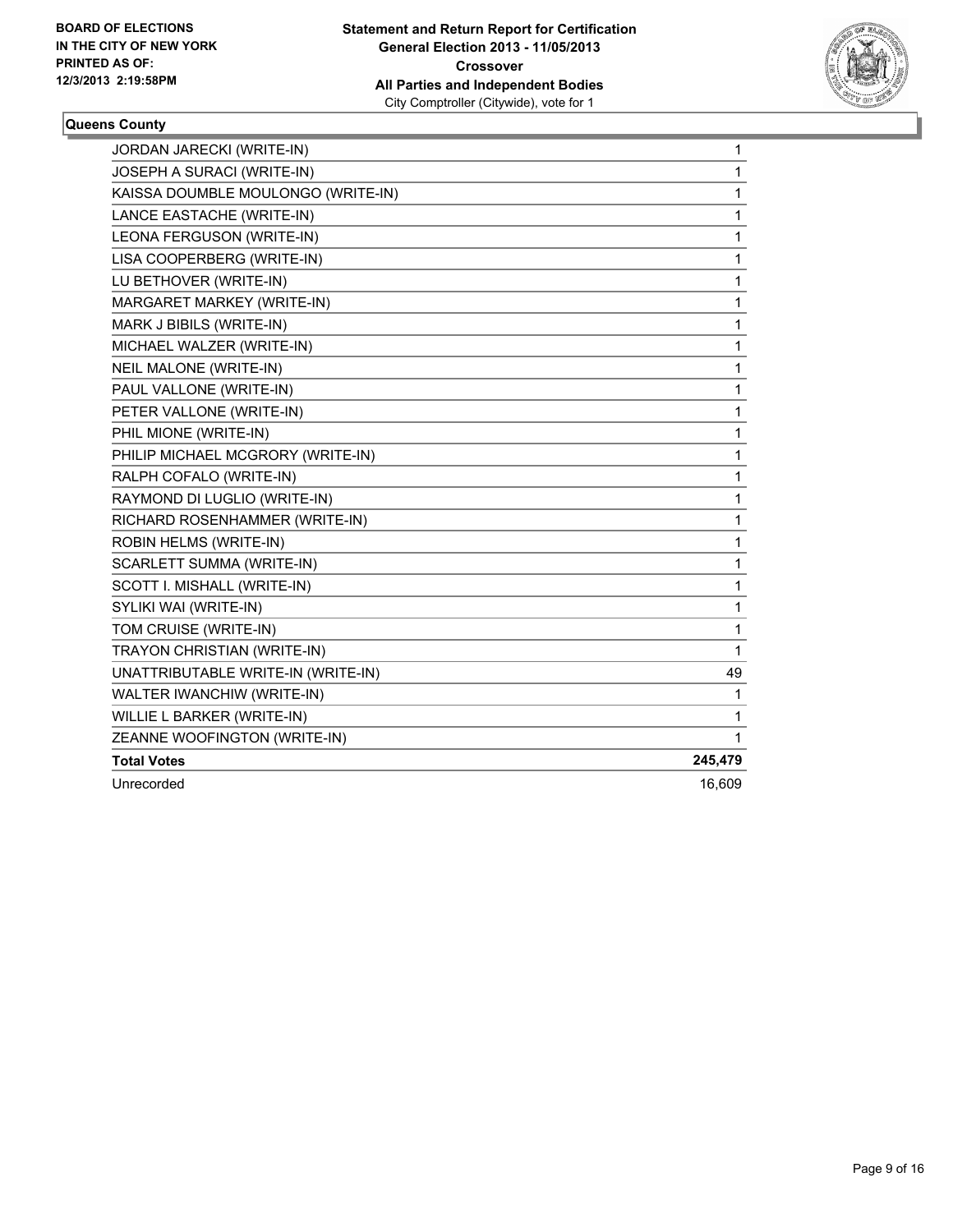

### **Richmond County**

| <b>PUBLIC COUNTER</b>                                    | 72,119 |
|----------------------------------------------------------|--------|
| <b>EMERGENCY</b>                                         | 7      |
| ABSENTEE/MILITARY                                        | 3,442  |
| <b>FEDERAL</b>                                           | 0      |
| SPECIAL PRESIDENTIAL                                     | 0      |
| <b>AFFIDAVIT</b>                                         | 447    |
| <b>Total Ballots</b>                                     | 76,015 |
| Less - Inapplicable Federal/Special Presidential Ballots | 0      |
| <b>Total Applicable Ballots</b>                          | 76,015 |
| SCOTT M. STRINGER (DEMOCRATIC)                           | 35,578 |
| JOHN L. BURNETT (REPUBLICAN)                             | 25,200 |
| JOHN L. BURNETT (CONSERVATIVE)                           | 5,930  |
| SCOTT M. STRINGER (WORKING FAMILIES)                     | 2,790  |
| JULIA WILLEBRAND (GREEN)                                 | 1,180  |
| HESHAM EL-MELIGY (LIBERTARIAN)                           | 658    |
| JOHN W. STUDER (SOCIALIST WORKER)                        | 101    |
| JOHN L. BURNETT (SCHOOL CHOICE)                          | 126    |
| RICHARD BOZULICH (WAR VETERANS)                          | 185    |
| ALEXANDER BEZUGLY (WRITE-IN)                             | 1      |
| ARTHUR FOGEL (WRITE-IN)                                  | 1      |
| CHUCK NORRIS (WRITE-IN)                                  | 1      |
| DANNY PANZELLA (WRITE-IN)                                | 1      |
| ELIOT SPITZER (WRITE-IN)                                 | 5      |
| <b>GEORGE CODD (WRITE-IN)</b>                            | 1      |
| GEORGE W. BUSH (WRITE-IN)                                | 1      |
| JAME GALMORE (WRITE-IN)                                  | 1      |
| JAMES J. EDGEWATER (WRITE-IN)                            | 1      |
| JOHN MANCUSO (WRITE-IN)                                  | 1      |
| JOHN TEST (WRITE-IN)                                     | 1      |
| JOSEPH MCCARTHY (WRITE-IN)                               | 1      |
| KATHLEEN GORMAN (WRITE-IN)                               | 2      |
| MATT MALLOY (WRITE-IN)                                   | 1      |
| MAX BOER JR. (WRITE-IN)                                  | 1      |
| ROBERT MCFEELEY (WRITE-IN)                               | 1      |
| RYAN ELLMAN (WRITE-IN)                                   | 1      |
| STEVE SPANAGNA (WRITE-IN)                                | 1      |
| TONY GIORDANO (WRITE-IN)                                 | 1      |
| UNATTRIBUTABLE WRITE-IN (WRITE-IN)                       | 16     |
| VINCENT RERAOLA (WRITE-IN)                               | 1      |
| WILLIAM J. SMITH (WRITE-IN)                              | 1      |
| <b>Total Votes</b>                                       | 71,790 |
| Unrecorded                                               | 4,225  |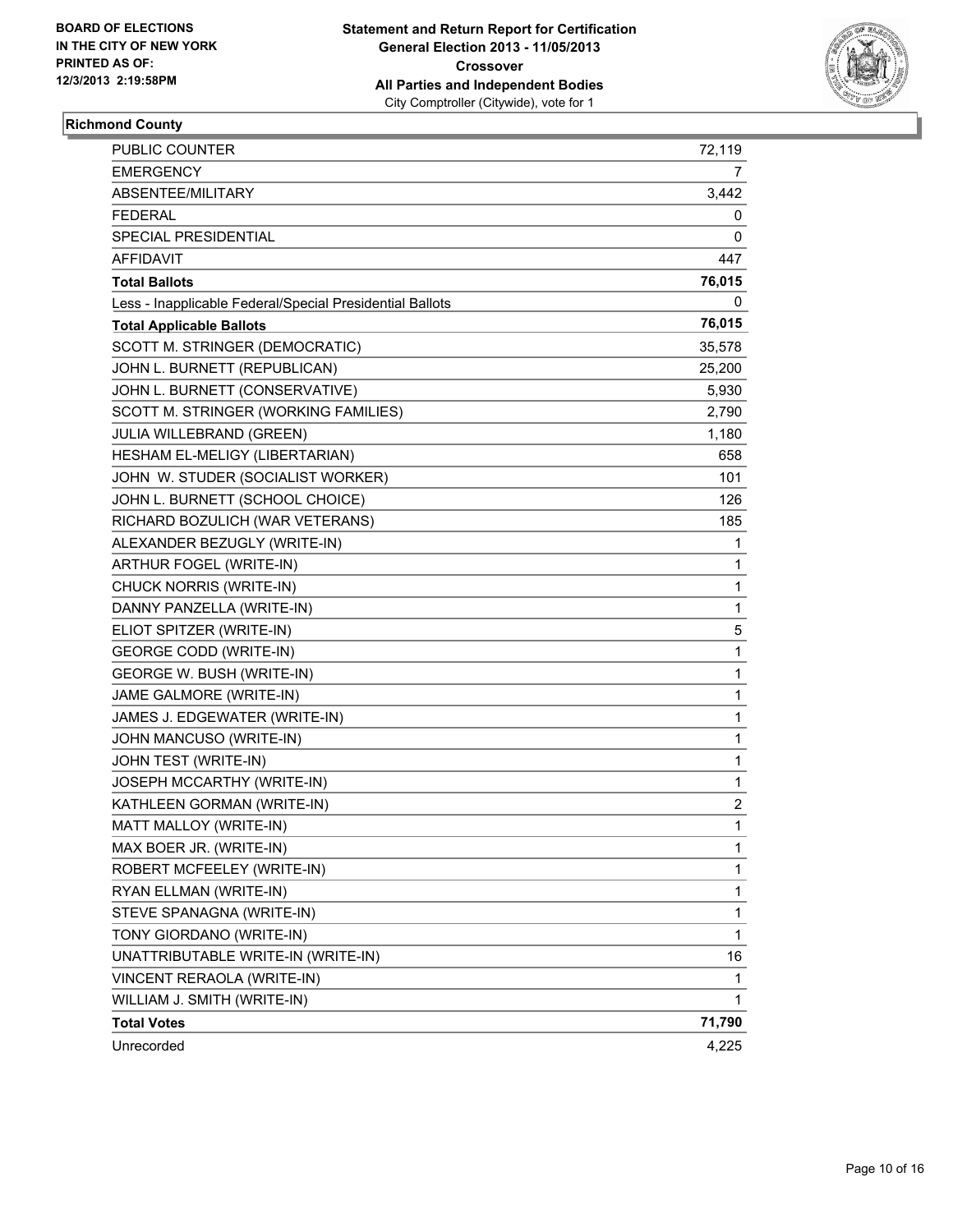

| PUBLIC COUNTER                                           | 1,057,897 |
|----------------------------------------------------------|-----------|
| <b>EMERGENCY</b>                                         | 2,456     |
| ABSENTEE/MILITARY                                        | 29,395    |
| <b>FEDERAL</b>                                           | 0         |
| SPECIAL PRESIDENTIAL                                     | 0         |
| AFFIDAVIT                                                | 12,652    |
| <b>Total Ballots</b>                                     | 1,102,400 |
| Less - Inapplicable Federal/Special Presidential Ballots | 0         |
| <b>Total Applicable Ballots</b>                          | 1,102,400 |
| SCOTT M. STRINGER (DEMOCRATIC)                           | 776,700   |
| JOHN L. BURNETT (REPUBLICAN)                             | 141,854   |
| JOHN L. BURNETT (CONSERVATIVE)                           | 28,574    |
| SCOTT M. STRINGER (WORKING FAMILIES)                     | 50,862    |
| JULIA WILLEBRAND (GREEN)                                 | 20,566    |
| HESHAM EL-MELIGY (LIBERTARIAN)                           | 5,349     |
| JOHN W. STUDER (SOCIALIST WORKER)                        | 2,013     |
| JOHN L. BURNETT (SCHOOL CHOICE)                          | 1,207     |
| RICHARD BOZULICH (WAR VETERANS)                          | 1,240     |
| AARON BEENER (WRITE-IN)                                  | 1         |
| AARON MARTIN (WRITE-IN)                                  | 1         |
| AL GORE (WRITE-IN)                                       | 1         |
| ALEXANDER BEZUGLY (WRITE-IN)                             | 1         |
| ALISSIA LILAKOS (WRITE-IN)                               | 1         |
| ALTER LIEBER (WRITE-IN)                                  | 1         |
| ALTON MADDOX (WRITE-IN)                                  | 1         |
| ANDRE JANET (WRITE-IN)                                   | 1         |
| ANDREW BERMAN (WRITE-IN)                                 | 1         |
| ANDREW CUOMO (WRITE-IN)                                  | 1         |
| ANTHONY DAMATO (WRITE-IN)                                | 1         |
| ANTHONY FISCHER (WRITE-IN)                               | 1         |
| ANTHONY PIGNATARO (WRITE-IN)                             | 1         |
| ANTHONY WEINER (WRITE-IN)                                | 1         |
| ANTHONY WIENER (WRITE-IN)                                | 1         |
| ARTHUR FOGEL (WRITE-IN)                                  | 1         |
| ASSATA SHAKUR (WRITE-IN)                                 | 2         |
| AURAHAM ZEIDMAN (WRITE-IN)                               | 1         |
| BARBARA TURK (WRITE-IN)                                  | 1         |
| BARRY M FIOHLINGER (WRITE-IN)                            | 1         |
| BEN ABESON (WRITE-IN)                                    | 1         |
| BENITO ALGURIN (WRITE-IN)                                | 1         |
| BERNARD COHEN (WRITE-IN)                                 | 1         |
| BERNARD MADOFF (WRITE-IN)                                | 1         |
| BILL THOMPSON (WRITE-IN)                                 | 1         |
| BRANDEN EIKNBOGER (WRITE-IN)                             | 1         |
| BRIAN HALIN (WRITE-IN)                                   | 1         |
| <b>BUSTER FELICIANO (WRITE-IN)</b>                       | 1         |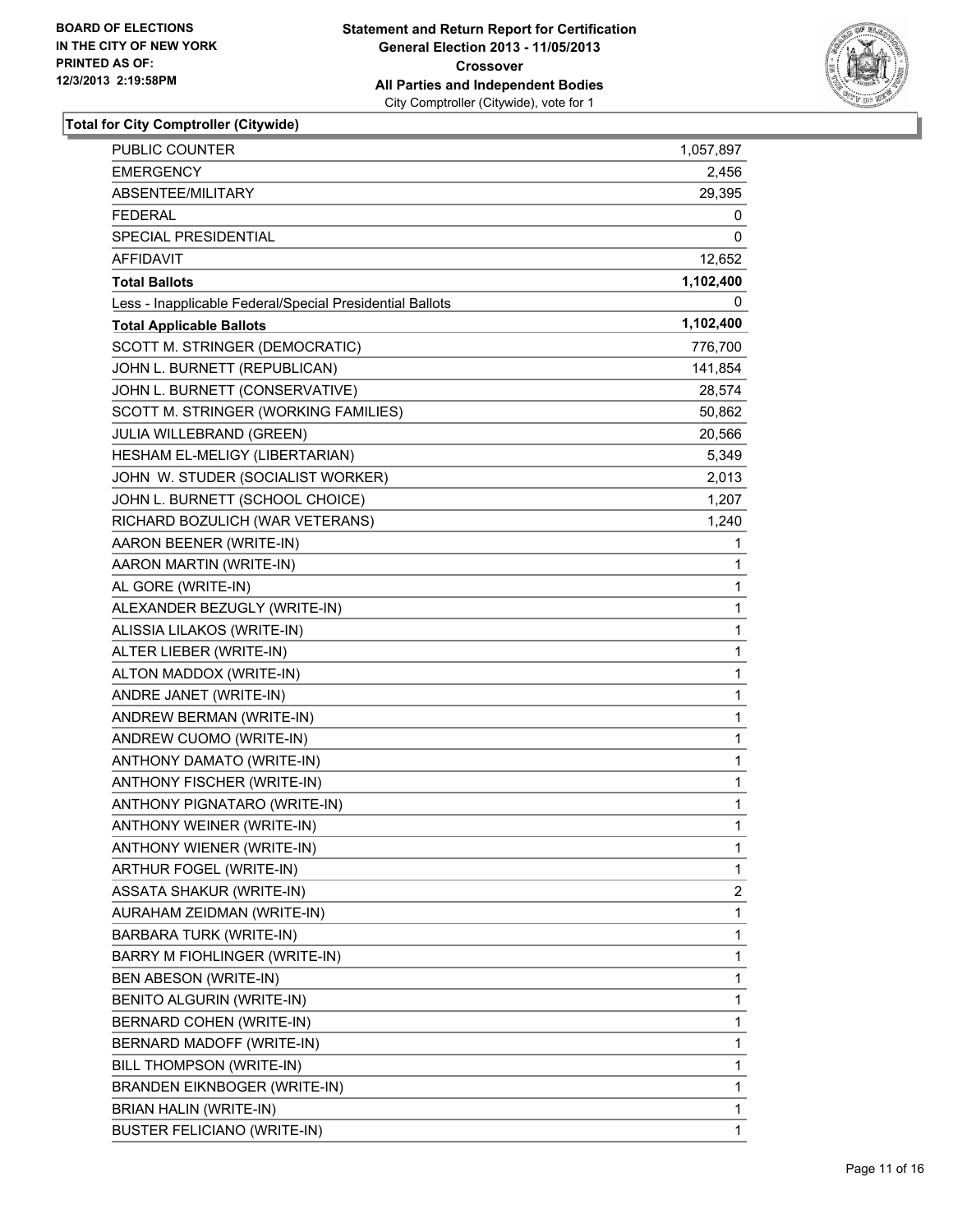

| CAL BOGUN (WRITE-IN)          | 1              |
|-------------------------------|----------------|
| CAMELO ANTHONY (WRITE-IN)     | 1              |
| CARA B ALPERIA (WRITE-IN)     | 1              |
| CARMELO ANTHONY (WRITE-IN)    | 1              |
| CHAD HAMITON (WRITE-IN)       | 1              |
| CHRIS WADE (WRITE-IN)         | 1              |
| CHRISTOPHER REGAN (WRITE-IN)  | 1              |
| CHUCK NORRIS (WRITE-IN)       | 1              |
| CLETRS BROADIS (WRITE-IN)     | 1              |
| COREY GUMBS (WRITE-IN)        | 1              |
| COREY POWER (WRITE-IN)        | 1              |
| CURTIS SLIWA (WRITE-IN)       | 1              |
| D PETRILLO (WRITE-IN)         | 1              |
| D.L. WALTERS JR. (WRITE-IN)   | 1              |
| DAN BONANNO (WRITE-IN)        | $\overline{c}$ |
| DAN LENMAN (WRITE-IN)         | 1              |
| DAN WILLIS (WRITE-IN)         | 1              |
| DANA HOLGORSEN (WRITE-IN)     | 1              |
| DANEY VELEZ (WRITE-IN)        | 1              |
| DANIEL ESCUADRON (WRITE-IN)   | 1              |
| DANIEL O'DONOVAN (WRITE-IN)   | 1              |
| DANIEL SQUADRON (WRITE-IN)    | 3              |
| DANNY PANZELLA (WRITE-IN)     | 1              |
| DARRYL A. WILLIAMS (WRITE-IN) | 1              |
| DARYL L JOHNSON (WRITE-IN)    | 1              |
| DAVID G GREENFIELD (WRITE-IN) | 2              |
| DAVID GROSSMAN (WRITE-IN)     | 1              |
| DAVID LISTIN (WRITE-IN)       | 1              |
| DAVID VASSKY (WRITE-IN)       | 1              |
| DAVID YASSHY (WRITE-IN)       | 1              |
| DAVID YASSKY (WRITE-IN)       | 1              |
| DEBORAH GLEICHER (WRITE-IN)   | 1              |
| DIANA TURK (WRITE-IN)         | 1              |
| DIANE LIGHTBOURNE (WRITE-IN)  | 1              |
| DOMINIC RECCHIA (WRITE-IN)    | 1              |
| EDWARD SCORILLO (WRITE-IN)    | $\mathbf{1}$   |
| ELIOT SPITZER (WRITE-IN)      | 132            |
| ELIOTT SPITZER (WRITE-IN)     | 1              |
| ELIZA BETH WARREN (WRITE-IN)  | 1              |
| ELIZABETH CORE (WRITE-IN)     | 1              |
| ELMER SPRINGER (WRITE-IN)     | 1              |
| EMILY BRADFORD (WRITE-IN)     | 2              |
| EMILY VONDE KIEF (WRITE-IN)   | 1              |
| EPHRIM ZUCKER (WRITE-IN)      | 1              |
| ERIC L ADAMS (WRITE-IN)       | 1              |
| ERIC SOUTHWOOD (WRITE-IN)     | 1              |
|                               |                |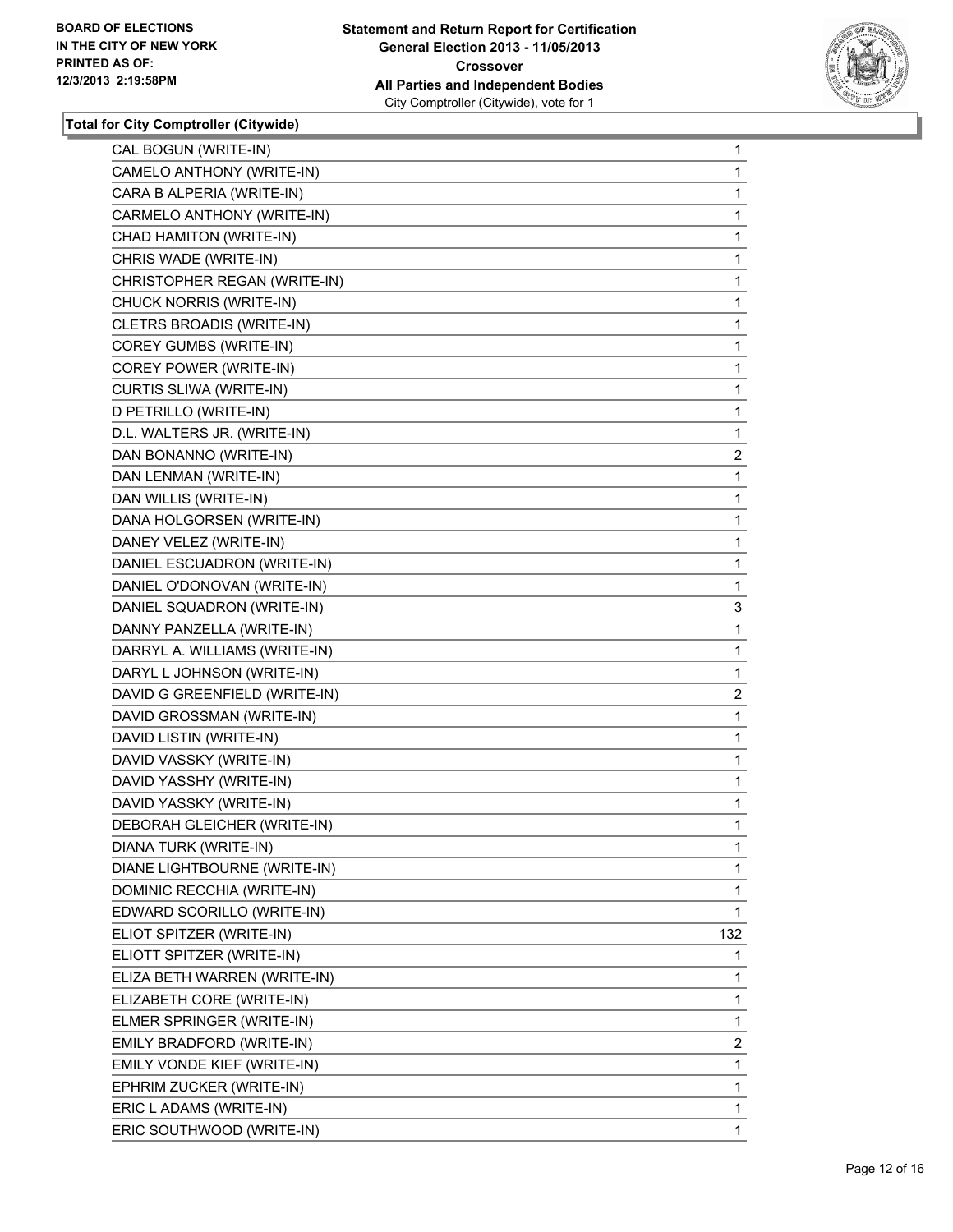

| ERICK SALGADO (WRITE-IN)           | 4            |
|------------------------------------|--------------|
| FAN CHEN-SMITH (WRITE-IN)          | 1            |
| GAVEN NOWAK (WRITE-IN)             | 1            |
| <b>GEORGE CODD (WRITE-IN)</b>      | 1            |
| GEORGE W. BUSH (WRITE-IN)          | 1            |
| <b>GERTH ALGER (WRITE-IN)</b>      | 1            |
| HILLEL ELY (WRITE-IN)              | 1            |
| HOOT PETERS (WRITE-IN)             | 1            |
| HOWARD PHILLIPS (WRITE-IN)         | 1            |
| INVY ASHA (WRITE-IN)               | 1            |
| IRA STOLNICK (WRITE-IN)            | 1            |
| ISAAC PANSEE (WRITE-IN)            | 1            |
| JAME GALMORE (WRITE-IN)            | 1            |
| JAMES CHONG (WRITE-IN)             | 1            |
| JAMES G. BROWN (WRITE-IN)          | 1            |
| JAMES J. EDGEWATER (WRITE-IN)      | 1            |
| JAMES LEVIN (WRITE-IN)             | 1            |
| JANETTE SADIT KHAN (WRITE-IN)      | 1            |
| JAVICK DIXION (WRITE-IN)           | 1            |
| JAY RAIBOURN (WRITE-IN)            | 1            |
| JDIN LIU (WRITE-IN)                | 1            |
| JEFF SMITH (WRITE-IN)              | 1            |
| JEFF STRYKER (WRITE-IN)            | 1            |
| JEREMY LETTS (WRITE-IN)            | 1            |
| JIM LESCZYNKI (WRITE-IN)           | 1            |
| JIMMY MCMILLAN (WRITE-IN)          | 1            |
| JOANN ARIOLA (WRITE-IN)            | 1            |
| JOHM LIU (WRITE-IN)                | 1            |
| JOHN BURNETT (WRITE-IN)            | 1            |
| JOHN FINN (WRITE-IN)               | 1            |
| JOHN L BURHET (WRITE-IN)           | 1            |
| JOHN LIU (WRITE-IN)                | 4            |
| JOHN MANCUSO (WRITE-IN)            | 1            |
| JOHN SMITH (WRITE-IN)              | 1            |
| JOHN SPITZER (WRITE-IN)            | 1            |
| JOHN TEST (WRITE-IN)               | 7            |
| JOHN W. CRONIN (WRITE-IN)          | 1            |
| JONAH USADI (WRITE-IN)             | 1            |
| JONATHAN SARANO (WRITE-IN)         | 1            |
| JORDAN JARECKI (WRITE-IN)          | 1            |
| JOSE TORRES (WRITE-IN)             | 1            |
| JOSEPH A SURACI (WRITE-IN)         | $\mathbf{1}$ |
| JOSEPH MCCARTHY (WRITE-IN)         | 1            |
| <b>JOSH ROLLO (WRITE-IN)</b>       | 1            |
| JULIO E. HUENTAS (WRITE-IN)        | 1            |
| KAISSA DOUMBLE MOULONGO (WRITE-IN) | 1            |
|                                    |              |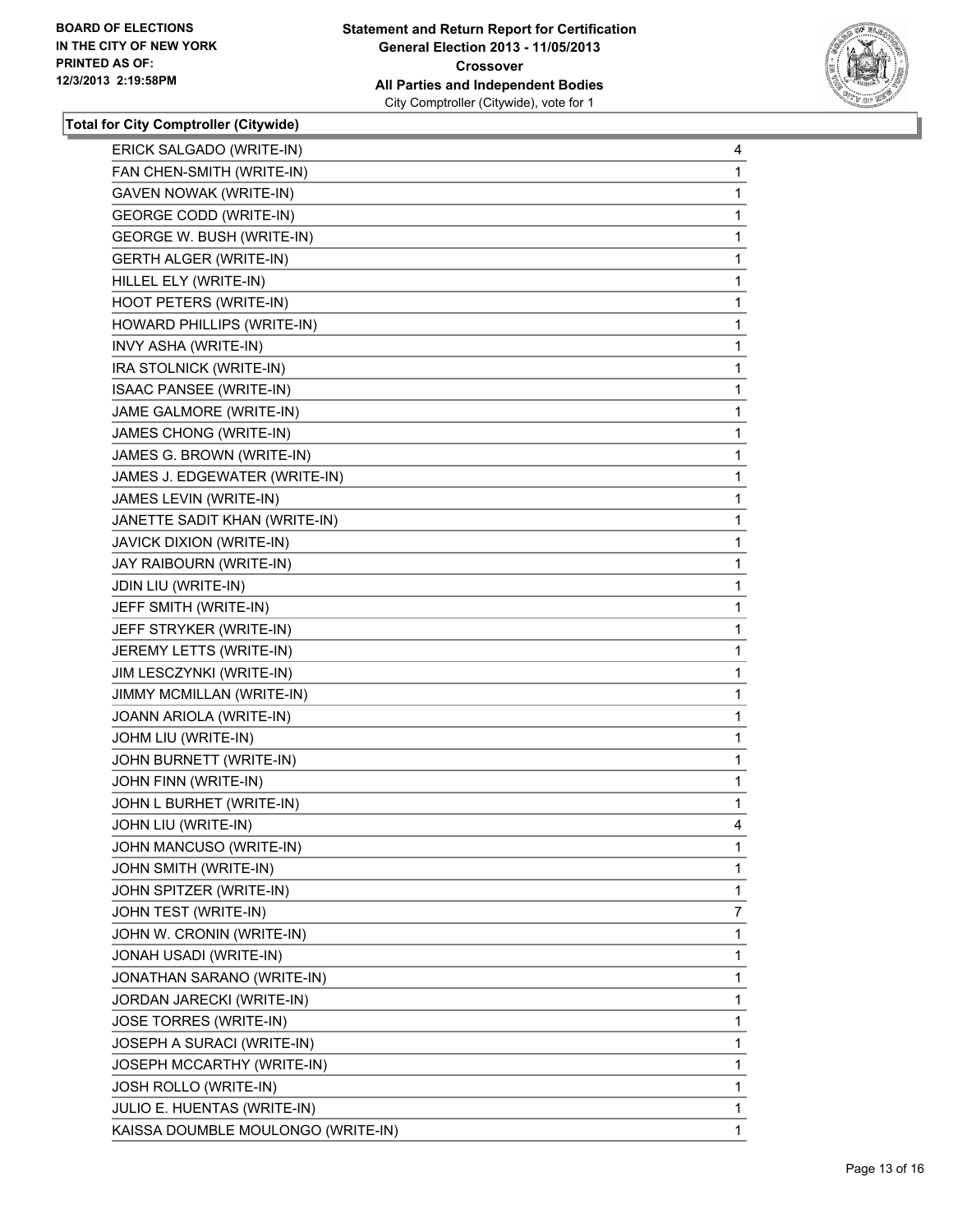

| KALMEN MASRI (WRITE-IN)          | $\mathbf{1}$ |
|----------------------------------|--------------|
| KATHLEEN GORMAN (WRITE-IN)       | 2            |
| KELVIN LI (WRITE-IN)             | 1            |
| KEN AWERNECK (WRITE-IN)          | 1            |
| <b>KEYODE PILGRIM (WRITE-IN)</b> | 1            |
| KIM MAGAZITOLO (WRITE-IN)        | 1            |
| LANCE EASTACHE (WRITE-IN)        | 1            |
| LASWAN ESTELLE (WRITE-IN)        | 1            |
| LEANNA E. NANET (WRITE-IN)       | 1            |
| LEN GRESH (WRITE-IN)             | 1            |
| LENNARD MCNEIL (WRITE-IN)        | 1            |
| LEONA FERGUSON (WRITE-IN)        | 1            |
| LEONARD PELTIER (WRITE-IN)       | 2            |
| LESLIE GRUEN (WRITE-IN)          | 1            |
| LISA COOPERBERG (WRITE-IN)       | 1            |
| LISA GRAY (WRITE-IN)             | 1            |
| LIZ LOW (WRITE-IN)               | 1            |
| LORETTA HOLMES (WRITE-IN)        | 2            |
| LU BETHOVER (WRITE-IN)           | 1            |
| LUIS TEJADA (WRITE-IN)           | 12           |
| MARGARET MARKEY (WRITE-IN)       | $\mathbf{1}$ |
| MARIA IRIECHETA (WRITE-IN)       | 1            |
| MARK ABODEELY (WRITE-IN)         | 1            |
| MARK J BIBILS (WRITE-IN)         | 1            |
| MATT MALLOY (WRITE-IN)           | 1            |
| MAX BOER JR. (WRITE-IN)          | 1            |
| MERYL GLICKSON (WRITE-IN)        | 1            |
| MICHAEL HALPERT (WRITE-IN)       | 1            |
| MICHAEL WALZER (WRITE-IN)        | 1            |
| MICHELE V. WILDER (WRITE-IN)     | 1            |
| MIDORI VALDIVIA (WRITE-IN)       | 1            |
| MOSHE MORIWITZ (WRITE-IN)        | 1            |
| MS ROSENBERG (WRITE-IN)          | 1            |
| <b>NED STARK (WRITE-IN)</b>      | 1            |
| NEER ASHERIE (WRITE-IN)          | 1            |
| NEIL MALONE (WRITE-IN)           | 1            |
| NELLIE BAILY (WRITE-IN)          | 1            |
| NOACH DEAR (WRITE-IN)            | 1            |
| NORMAN SIEGEL (WRITE-IN)         | 1            |
| PAMELA BROADNAX (WRITE-IN)       | 1            |
| PAUL DAWN (WRITE-IN)             | 1            |
| PAUL POLIZZI (WRITE-IN)          | 1            |
| PAUL VALLONE (WRITE-IN)          | 1            |
| PETER VALLONE (WRITE-IN)         | 1            |
| PETER WONG (WRITE-IN)            | 1            |
| PHIL MIONE (WRITE-IN)            | 1            |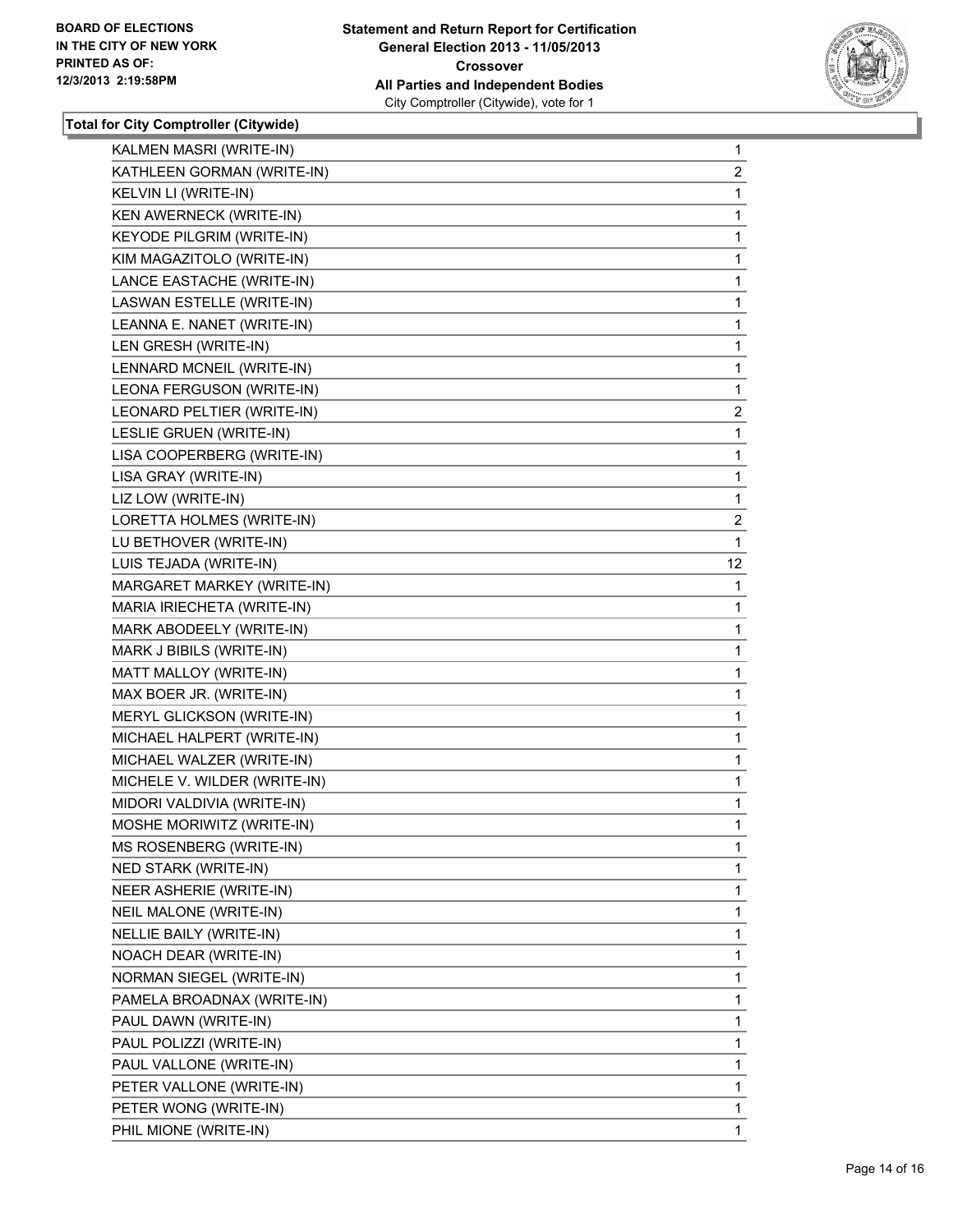

| PHILIP ALCABES (WRITE-IN)          | 1   |
|------------------------------------|-----|
| PHILIP MICHAEL MCGRORY (WRITE-IN)  | 1   |
| PHILIP WACHS (WRITE-IN)            | 1   |
| RABBI IVERSKY (WRITE-IN)           | 1   |
| RADHA DAID (WRITE-IN)              | 1   |
| RALPH COFALO (WRITE-IN)            | 1   |
| RAMAMEY GRAHAM (WRITE-IN)          | 1   |
| RAYMOND DI LUGLIO (WRITE-IN)       | 1   |
| RICHARD CHOW (WRITE-IN)            | 1   |
| RICHARD E. STONE (WRITE-IN)        | 1   |
| RICHARD ROSENHAMMER (WRITE-IN)     | 1   |
| RICKY ZACHANAS (WRITE-IN)          | 1   |
| RIKKI KOHEN (WRITE-IN)             | 1   |
| ROBERT F KENNEDY (WRITE-IN)        | 1   |
| ROBERT MCFEELEY (WRITE-IN)         | 1   |
| ROBIN HELMS (WRITE-IN)             | 1   |
| RON R. MILLER (WRITE-IN)           | 1   |
| ROSE ACKMAN (WRITE-IN)             | 1   |
| RUTH MARIE FORD (WRITE-IN)         | 1   |
| RYAN ELLMAN (WRITE-IN)             | 1   |
| RYDER FLEMING JONES (WRITE-IN)     | 1   |
| SCARLETT SUMMA (WRITE-IN)          | 1   |
| SCOTT I. MISHALL (WRITE-IN)        | 1   |
| SCOTT M. SORINGAL (WRITE-IN)       | 1   |
| SEAN CARTER (WRITE-IN)             | 1   |
| SEAN MULLIN (WRITE-IN)             | 1   |
| SIFER ASEPH (WRITE-IN)             | 1   |
| SOLOMON NORTHUP (WRITE-IN)         | 1   |
| STEPHEN RUIZ (WRITE-IN)            | 1   |
| STEVE SPANAGNA (WRITE-IN)          | 1   |
| SUSAN R TUCKER (WRITE-IN)          | 1   |
| SYLIKI WAI (WRITE-IN)              | 1   |
| TACT MEACOUSEY (WRITE-IN)          | 1   |
| TAOY OUTLAW (WRITE-IN)             | 1   |
| TOGAH VALUES (WRITE-IN)            | 1   |
| TOM CRUISE (WRITE-IN)              | 1   |
| TOMAS HUNT (WRITE-IN)              | 1   |
| TONY GIORDANO (WRITE-IN)           | 1   |
| TRAYON CHRISTIAN (WRITE-IN)        | 1   |
| TWANA ADAMS (WRITE-IN)             | 2   |
| UNATTRIBUTABLE WRITE-IN (WRITE-IN) | 233 |
| VANESA LEE COLON (WRITE-IN)        | 1   |
| VINCENT RERAOLA (WRITE-IN)         | 1   |
| WALTER IWANCHIW (WRITE-IN)         | 1   |
| <b>WERMIN SUPIEME (WRITE-IN)</b>   | 1   |
| WILL NICHOLSON (WRITE-IN)          | 1   |